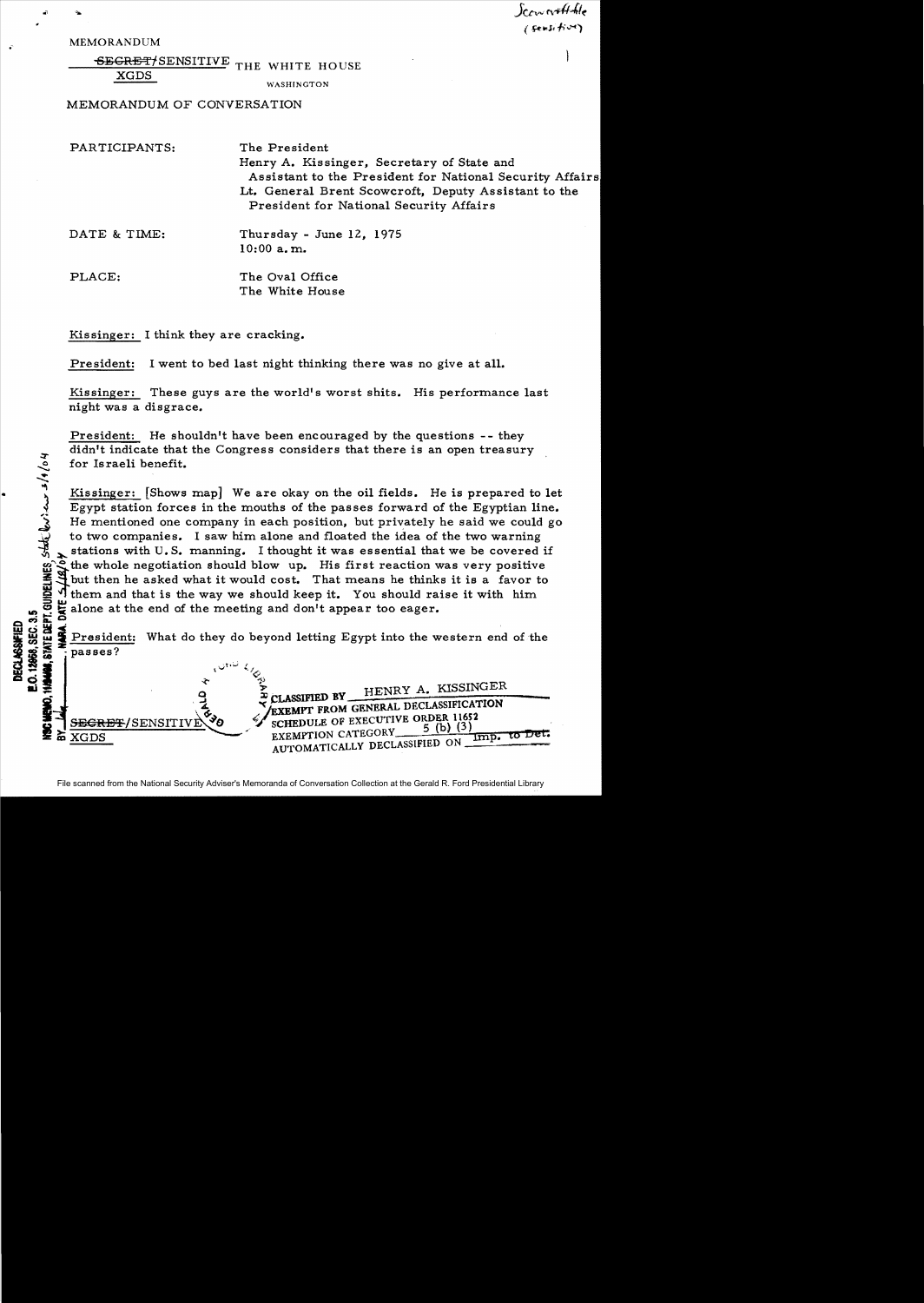Kissinger: They would move their own forces to the eastern end of the passes. I think personally Sadat will refuse the offer. If he does, then there is a 50-50 chance that Rabin will use Sadat's refusal to prove that he has been forthcoming and hie offer was refused. Or he may agree to some bulges in the line. That would cause him problems at home. The Israeli Cabinet would die trying to agree to something like that.

He also said they have to have assurances that no further reassessments would take place. They cannot be in a position where they would be faced in a short time with further demands perhaps followed by further reassessments.

President: How about movement with respect to Syria and the comprehensive approach, including Geneva?

Kissinger: I said that the urgency would be somewhat reduced.

Nessen wants to know about the briefings.

President: My reaction is that with all these complications...

Kissinger: We could have Sisco, or me, do it for 10 minutes. I would propose saying that we had constructive meetings, that Rabin has to report to the Cabinet and we will be in touch. Perhaps we should not say anything about the Cabinet -- that is his problem. We can agree with Rabin what I will say.

[General Scowcroft leaves for map. ]

He has offered a few hundred yards in Syria and to give Asad a part of the demilitarized zone.

We could give Sadat these proposals and ask for an answer by 5 July. Then I would go to meet with Gromyko on the 7th and 8th and from there on to the Middle East to finalize the agreement.

On Iranian oil - - if we could make a deal at the current market value fixed prices, with a 20 percent discount, it would almost kill a price increase -- maybe even crack OPEC. Robinson is negotiating two deals ad ref -- one at the fixed prices and one at market prices.

President: Greenspan is terribly worried about an OPEC price increase. If this will stop that, I think he would favor it.



 $\pm$ 7 / SENSITIVE  $\rm XGDS$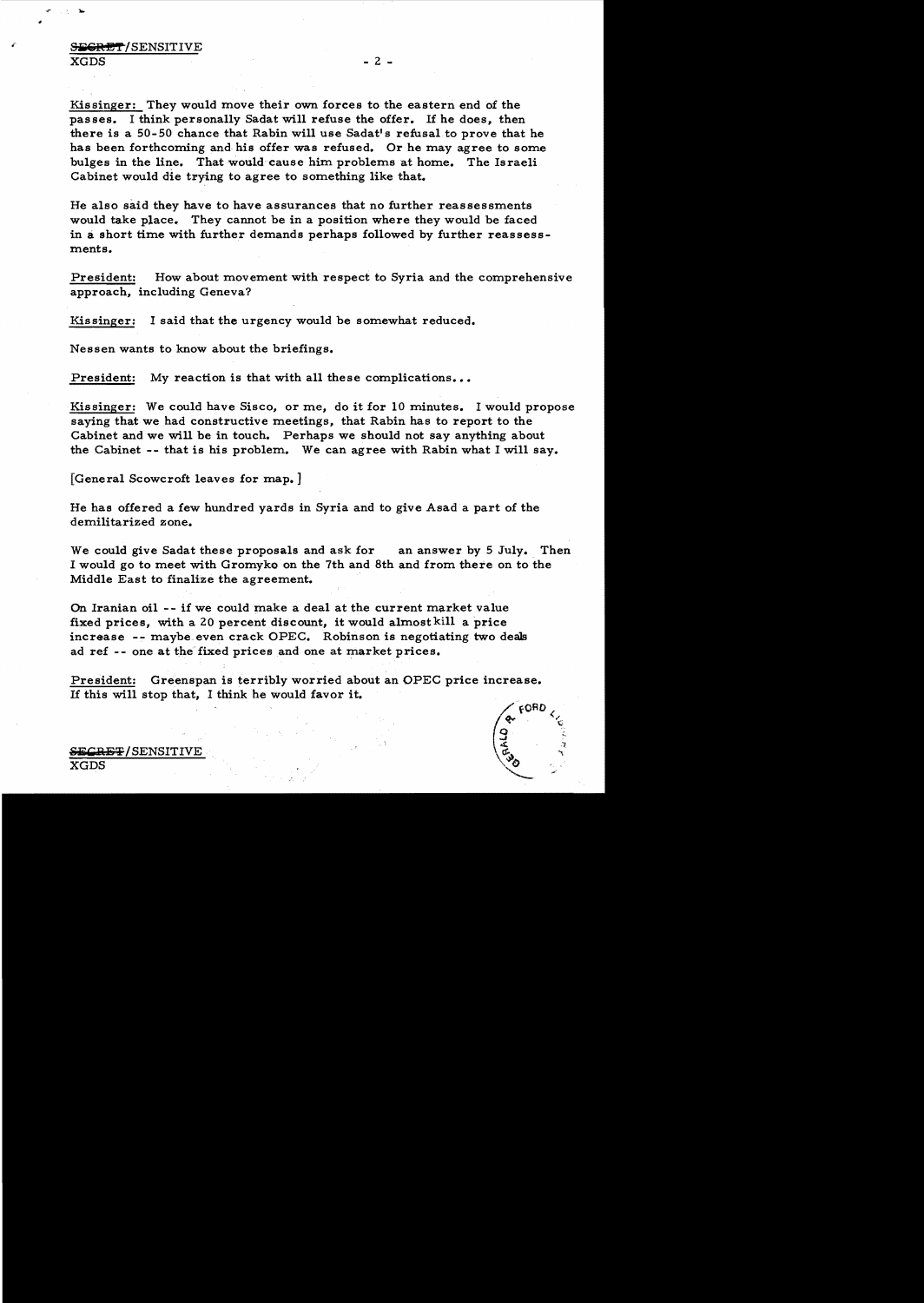## **SECRET/SENSITIVE**  $\overline{\text{XGDS}}$

Kissinger: If the interim settlement works, I would write to Khalid that we can't be working with the Arabs for settlement when they are increasing prices.

President: Why don't you talk just to Alan alone?

CRALD

 $-3-$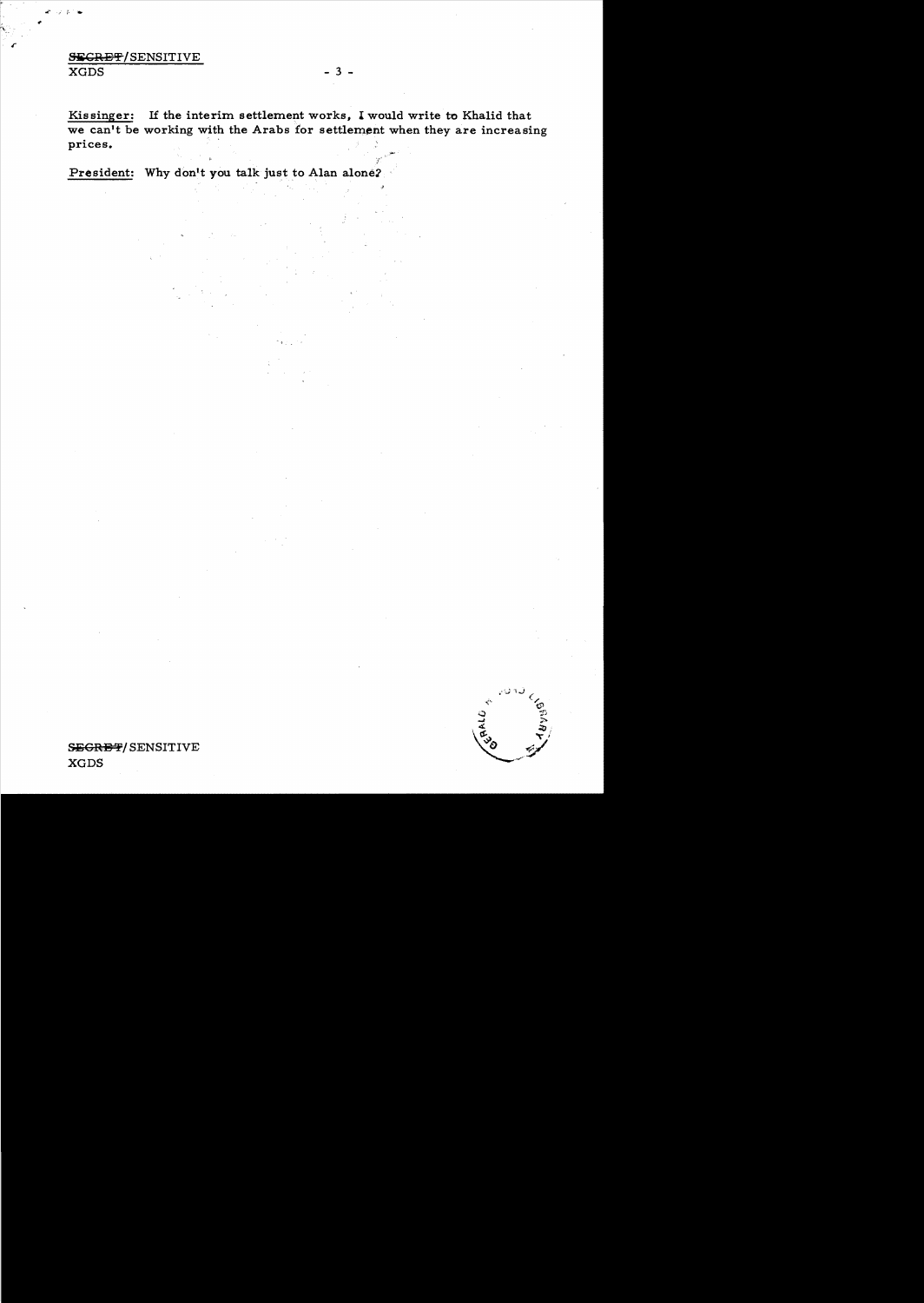$P/K_{12}$  june 75 K 2 think they are can by P du t lait suisset tuik true vas me These grays are the world's crost state. His performance  $\mathcal{K}_{+}$ best import was adrogrape P He thought have comed in encouraged by a quartier they chant intreste an you treasure K (Shows may) We can etc on out fills. He peposed A let E sentima fuero in a comunito of a passers forward of this line, I was him about a flowted varing station w/c/s successing. We have & becaused if - cethole ingotration blows. He first was partired bout heashed what it would cost. That inevers be thinks Deproitetent thats carry everybuilt beyont. Dont alone de conde celont lote inger. P What de though hay one letter is with weather end. R Thy world movet E end of passes. I trink personally Scelat will refuse, Them 50-50 Chance hi und no Salat express to prove the hear factoraing a separad. On himan againt bulge incluir But I Cabinet will die againing & that. He said out have to have assurances up further unserent unile hypes. P Am about Syria e compre plan und absorm-K & taid usepony wald be sounded wheed. Washing circuits to home about breefings P Un cratina is that wall those complexations K Us carried hours Since car me - de it for 10 mm tres We had instruction with, be trook up & & entrant **DECLASSIFIE** NSC MEMO, 11/24/98, STATE DEPT. GUIDELINES, State lev. euro 2/9/04 BY the NARA DATE 5/18/04